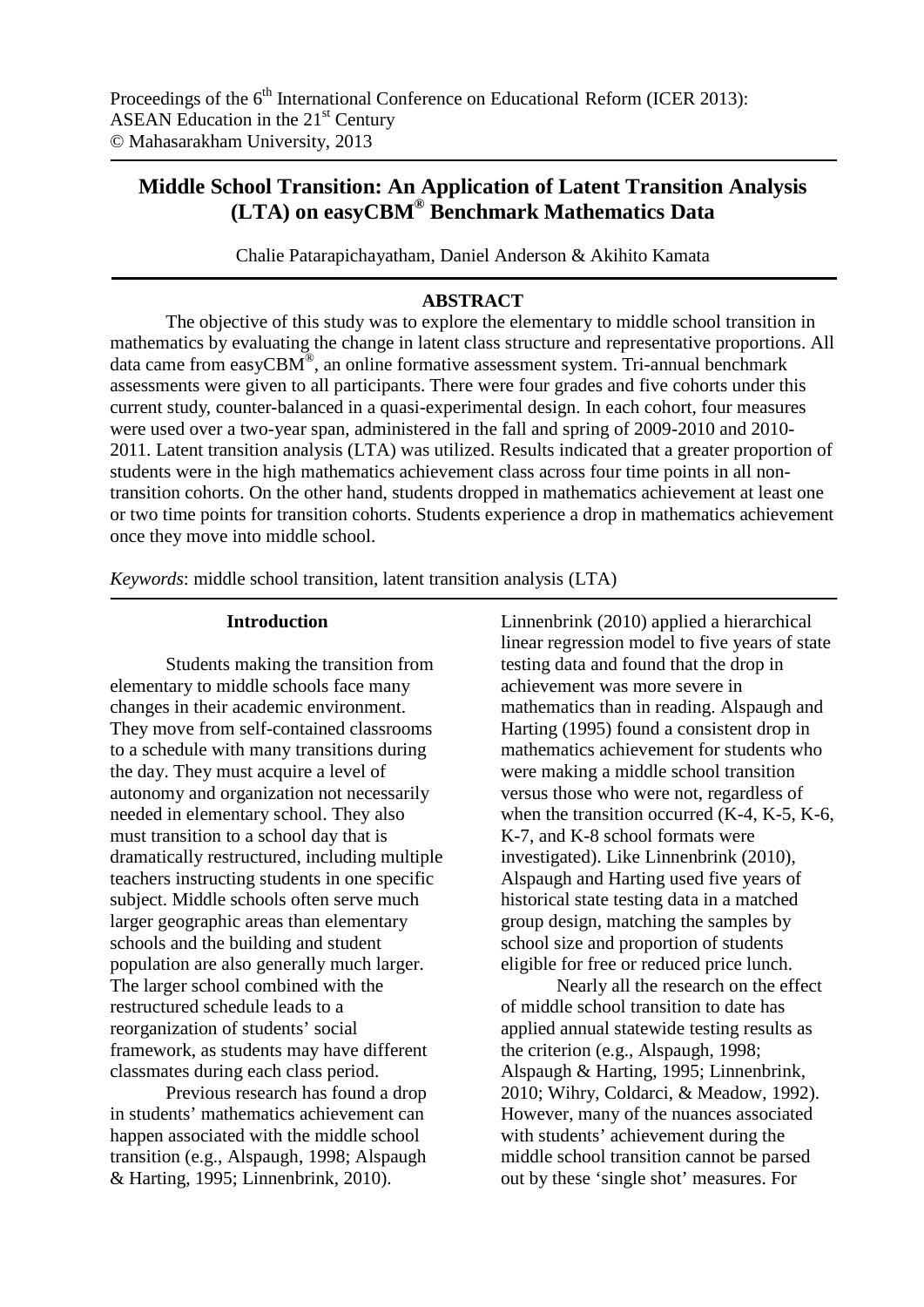example, a common supposition, first posited by Alspaugh and Harting (1995), is that students eventually 'recover' from the effects of the middle school transition (i.e., their achievement levels match those of students who did not experience a school transition). However, by only using one time-point in each year, it is unclear at what point of the school year this recovery begins to occur. Also, the drop and recovery are generally evaluated at the aggregate group mean level, rather than at the individual student level. By evaluating achievement only at the group mean level, particularly for the notions of drop and recovery, it is difficult to understand how the drop and recovery are occurring. For example, perhaps a majority of students recovers and even improves in their academic performance after a given amount of time, while a small group of students never truly recovers from the transition and instead falls further behind. It is likely that these students would be overlooked when viewing the data only at the aggregate mean level.

In order to overcome these potential shortcomings in previous research, we extend this line of research by (a) using multiple time-points within each academic year, and (b) applying sophisticated statistical model that allow us to classify students depending on the pattern of changes in their item response patterns, which may be due to differences in their achievement levels. Similar to Alspaugh and Harting (1995), we investigated school-toschool transitions at multiple grade levels. Our samples of students came from schools in K-5 and K-6 formats. In our analysis, we used two years of assessment data administered twice annually (fall and spring administrations). Furthermore, for each of the K-5 and K-6 school format, we included two cohorts of students – those making a school transition over the two-year span and those staying within the same school. Each cohort making a school transition thus had a comparison group of students who were not making a school transition but still making the same grade transition. Additionally, in order to depart from the group-level mean evaluation, we adopted mixture modeling

analysis approaches to investigate the problem.

Dealing with heterogeneous populations is not uncommon in social and behavioral science fields, such as education and psychology. Such heterogeneity is usually due to a mixture of subgroups of individuals that display different patterns of effects in the target population. Many traditional statistical procedures assume homogenous populations, but statistical inferences obtained from these procedures may be misleading if an assumption of a homogeneous population is not reasonable. If the source of heterogeneity is known, subgroups can be identified on the basis of that source alone (e.g., demographic covariates). If, on the other hand, the source of heterogeneity is unknown, then subgroups cannot be defined explicitly. In the case of the latter, the subgroups are referred to as latent classes (e.g., Luke & Muthén, 2005). Latent class analysis (LCA) and latent transition analysis (LTA) are examples of mixture modeling for dealing with a heterogeneous population when the source of heterogeneity is unknown.

Mixture modeling refers to modeling categorical latent variables represented in subgroups. For cross-sectional data, a latent class analysis (LCA) is a special case of mixture modeling, where latent classes explain the relationships among the observed dependent variables, which is similar to a factor analysis (e.g., Muthén & Muthén, 2007). For longitudinal data, an LCA is extended to a latent transition analysis (LTA), in which changes of latent class affiliations over time are evaluated (e.g., Muthén & Muthén, 2007; Nylund, 2007). By using either LCA or LTA, one can identify mutually exclusive latent classes, which account for the distribution of the observable measures within the sample.

LTA is modeled as a type of structural equation model (SEM) comprised of both a measurement and structural model. In fact, LCA is used as the measurement model in LTA to identify unique classes at each point in the analysis. LTA combines cross-sectional measurement of categorical latent variables with a longitudinal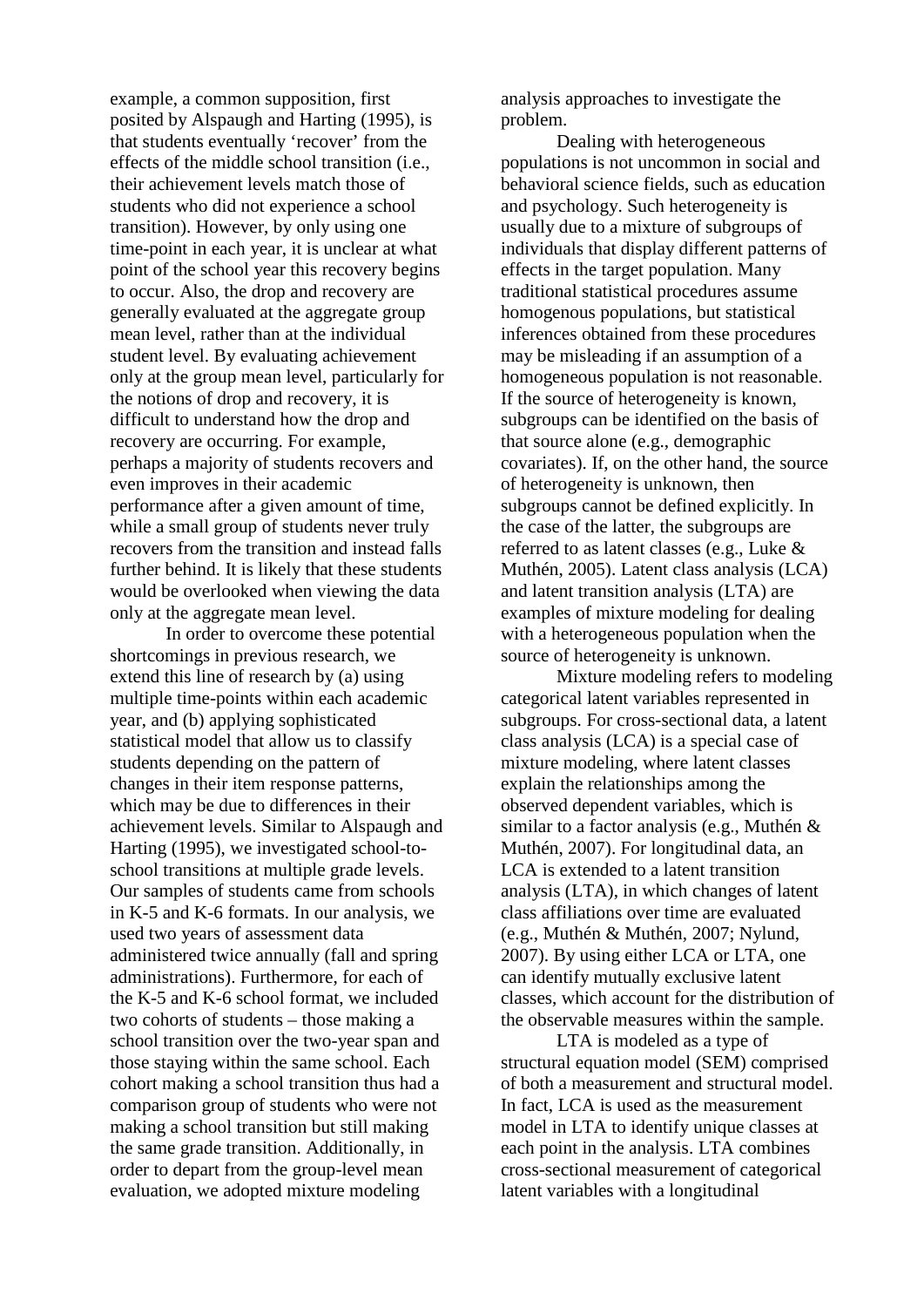description of change in the latent categories over time. Each individual is assigned to the latent class for which they have the highest posterior probability of membership at each time point. Therefore, LTA allows us to evaluate changes in individuals' latent class membership over time.

It has been demonstrated in the literature that LTA is useful in educational research. For example, Cho, Cohen, Kim, and Bottge (2010) demonstrated the use of an LTA model with a mixture Rasch model as the measurement model, using data from an enhanced anchored instruction (EAI) instructional treatment fraction of the cost (FOC) math test. They used a sample of 109 seventh grade students with and without an identified learning disability across three time points and found that all students with learning disability transitioned into a highability latent class following the FOC instruction. On the other hand, Dembo, Wareham, Poythress, Meyers, and Schmeidler (2008) studied antisocial behavior risk factors among 137 youths by applying LTA across two time points. Their LTA results revealed that about two thirds of the youths did not transitioned from the at-risk latent class to the non-risk latent class. In sum, LTA is a useful and appropriate data analysis technique, when our interest is to evaluate how individuals' latent class memberships change over time.

LTA allows for an examination of an individual's most likely latent class pattern over time. Assuming two classes are identified for each of four time points, an LTA would provide the counts and proportions for 16 latent class patterns  $(2 \times 2 \times 2 \times 2 = 16)$ . If there are three classes for each of four time points, LTA would provide 81 latent class patterns  $(3\times3\times3\times3=81)$ . Each latent class pattern has its own meaning. For example, assume we have a two-class model across four time points, and we have identified the latent class 1 as "high achievement student", and latent class 2 as "low achievement student". If a student is found to be most likely to be in latent class 1 for all four time points, this student would be assigned into Latent Class Pattern 1111. Note that the first '1' in Latent

Class Pattern 1111 represents the assigned class for the first time point, whereas the second, third, and fourth '1s' represent the assigned class for the second, third, and fourth time points, respectively. We would interpret that this particular student stayed in the high achievement class across all time points. On the other hand, if a student's latent class pattern was 1212, the interpretation would be quite different, because the student 'bounces' between the high achievement class and the low achievement class. In other words, we would interpret that this student stayed in the high achievement class for the first time point, he/she moved into the low achievement class at the second time point. Then, this student moved back to the high achievement class for the third time point. This student moved into the low achievement class again in the fourth time point. We could then begin to look for explanations why this particular pattern occurred. These individual progression latent class patterns provide important information about how the individual students are changing over time and how individuals with specific response patterns differ from each other.

A growth mixture modeling (GMM) is another mixture modeling approach potentially useful for our research purpose. A GMM classifies individuals into latent classes by evaluating all investigated time points at once, whereas LTA classifies individuals into latent classes separately at each time point. Although a GMM can classify individuals into latent classes, it focuses on describing between-class differences in their patterns of changes over time in terms of the shapes of the fitted growth curves. On the other hand, an LTA focuses on classification of individuals at each time point and summarizes patterns of classifications over time. More critically, a GMM over a period of two grade levels needs outcome measures that have a common scale across two consecutive grade levels. However, easyCBM scores are comparable only within the same grade level. For these reason, we determined that an LTA fits better for our research purpose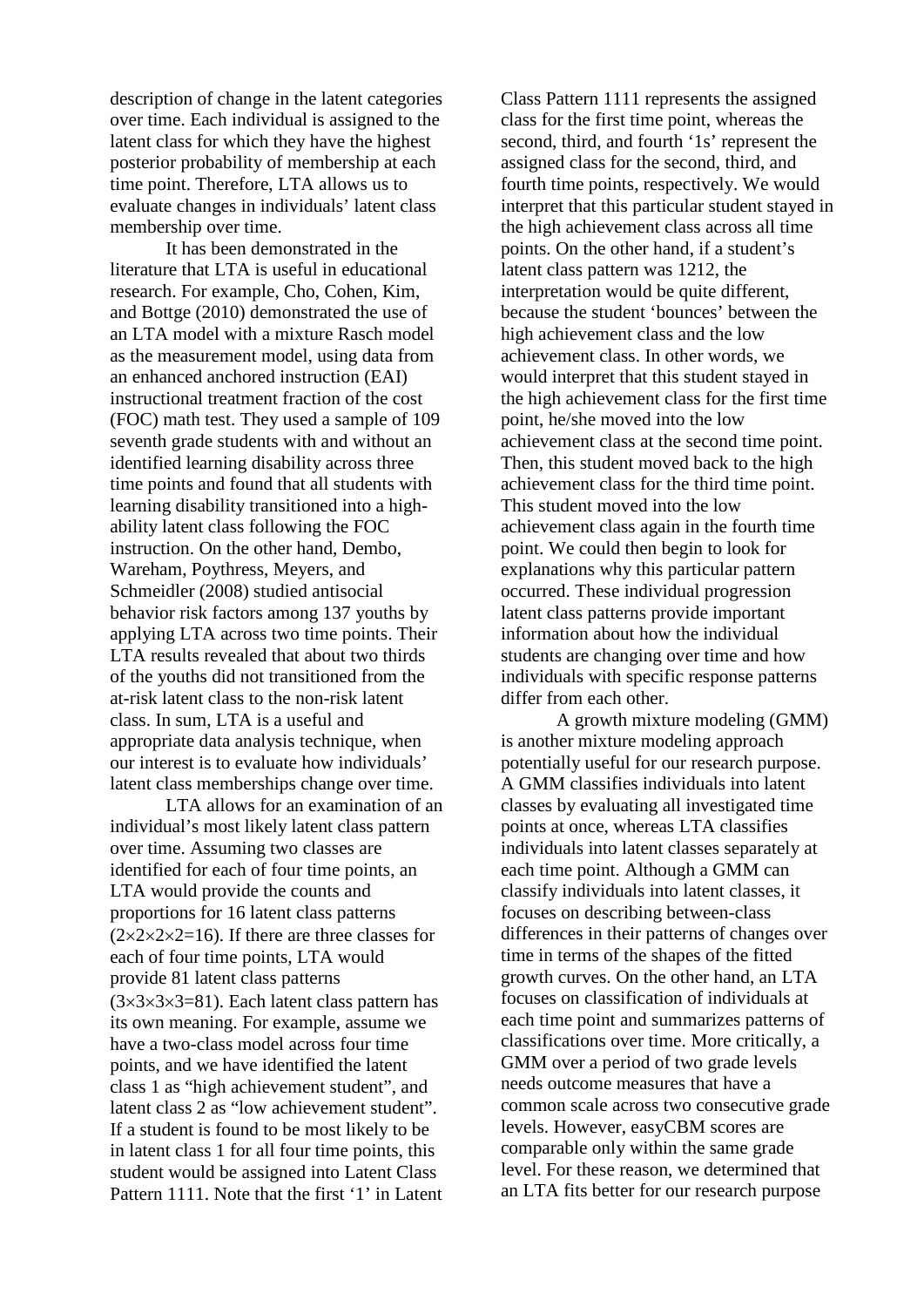than a GMM. In this study, we extend the current literature on middle school transition research by applying longitudinal LTA model. In other words, rather than monitoring students observed change in achievement (i.e., growth), we examine the change in the latent class patterns and their proportions in math achievement data as students move from elementary to middle schools.

#### **Methods**

**Design:** In the United States, many school districts are organized in the elementary school, middle school, and high school model. However, the time at which students enter middle school is not always consistent. In this study, schools were included in two separate models – those with students' entering middle school at grade 6, and those with students' entering middle school at grade 7. We were primarily interested in whether this difference in middle school transition timing was related to latent class transition patterns.

Two years of data were analyzed. The data were collected for each of five different student cohorts in a counterbalanced design with four grade levels. The design is outlined in Table 1. The counterbalanced design was possible because of differing local policies on the middle-school transition. The first two cohorts of students moved from grade 5 to grade 6. In cohort 1, students *did not* make the middle school transition. This cohort was referred to as  $5/6NT$  in this study (NT = no transition). On the other hand, students *made* the middle school transition in cohort 2. This cohort was referred to as  $5/6T$  (T = transition). For the third and fourth cohorts, students moved from grade 6 to grade 7. Again, 6/7NT and 6/7T with students not making and making the middle school transition, respectively. However, while students in the NT in cohort 1 stayed in elementary school for both grades, students in the NT in cohort 3 stayed in middle school for both grades. The fifth cohort moved from grade 7 to grade 8, in which all students stayed in middle school for both grades. The NT cohort served as a

pseudo-control group for the T cohort. Cohort 5 served as a comparison group, as it only had a NT cohort. Four school districts participated in this study, with schools in two districts structured in a K-5 format and schools in two districts structured in a K-6 format.

#### **INSERT TABLE1 HERE**

**Measure:** Item response patterns from the easyCBM® mathematics measures were used for all analyses. The easyCBM<sup>®</sup> is an online comprehensive benchmark and progress monitoring assessment system designed for use within a response to intervention (RTI) framework. The full assessment system contains measures in reading and mathematics in K-8 grade levels. The easyCBM® mathematics measures for grades 5-8 are used in this current study. For most districts, the easyCBM® benchmark mathematics tests are administered seasonally: fall, winter, and spring. However, only measures from fall and spring in each year were used in this study, because of unavailability of winter measure data in one of the participating districts. The easyCBM® mathematics benchmarks contain 45 items for each measure aligned to the National Council of Teachers of Mathematics (NCTM) focal point standards. All items contained three response options; a correct response, one near distractor, and one far distractor. Student performance is reported as a summed raw score.

**Sample:** Samples included students from four school districts in the Pacific Northwest. For the purpose of this study, only students who were present for all four testing occasions across the two years of the study in each condition were included in the analysis. The full sample sizes ranged from 2,278 to 4,259 for the five cohorts. Table 2 presents the sample size, Cronbach's alpha reliability coefficients of each measure, and student demographics in each cohort. The actual sample sizes ranged from 716 to 1,715 for the five cohorts by using the listwise detection. The Cronbach's alpha reliability coefficients were above .84 across measures across cohorts. Approximately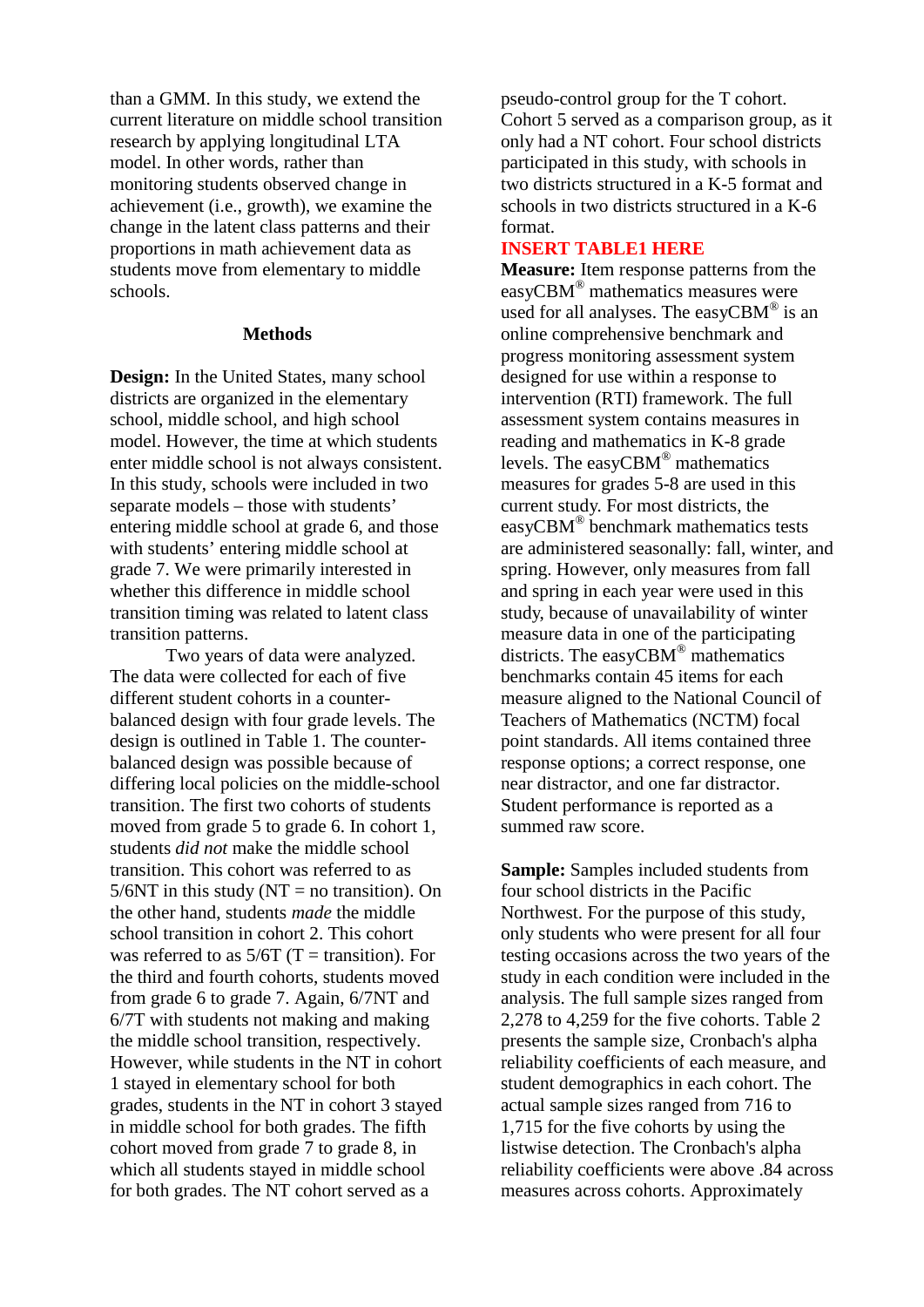65% of students in the sample were white, 50% were female, and less than 10% were English Language Learners (ELL). Approximately 27% of students in the sample were eligible for free or reduced price lunch (FRL), and approximately 12% of students received special education services (SPED).

#### **INSERT TABLE2 HERE**

**Analysis:** Although the measures had been verified by the easy $CBM^{\odot}$  system (e.g., Alonzo, Anderson, & Tindal, 2009), a unidimensional Rasch model was fit to the measures as preliminary analyses to reconfirm the quality of the measures by evaluating item difficulties. Results of a total of 20 Rasch analyses (2 measures per year×2 years of data×5 cohorts) indicated all item difficulties were within an acceptable range. After evaluating item difficulties, we conducted 5 LTA analyses: one for each cohort. Each LTA analysis included four time points with 45 test items in each time point, totaling 180 items per analysis. We explored the number of latent classes by using three information criteria: Akaike information criterion (AIC), Bayesian information criterion (BIC), and Adjusted Bayesian information criterion (ABIC). Smaller value indicates better fit. All parameters were estimated with the M*plus* software using the Maximum Likelihood estimator with robust standard errors. The class labeling in M*plus* is arbitrary. In our analyses, the class with lower item difficulties was labeled as Latent Class 1 before tabulating results for consistency.

#### **Results**

It was revealed that the two-class LTA model fit the data best across five cohorts (see Table 3). The results of the twoclass LTA model are reported here. The mean item difficulties were similar for the five cohorts within the same latent class pattern (see Table 4). When mean item difficulties were compared between Latent Class Patterns, the Latent Class Pattern 1111 showed the lowest mean item difficulty values, whereas the Latent Class Pattern 2222 showed the highest mean item

difficulty values. Latent Class 1 represented a group of students with "high mathematics achievement", whereas Latent Class 2 represented a group of students with "low mathematics achievement".

Table 5 displays Latent Class 1 proportions of individuals based on their most likely latent class membership for the two-class LTA model and entropy values. An entropy value is an index of classification quality, which is evaluated by the consistency of class proportions between estimated parameters of class proportions and observed class proportions based on estimated highest class probabilities of individual observations. The entropy can range from 0.0 to 1.0, and a value close to 1.0 indicates a good classification quality. For our analyses, the entropy was above .96 for all five LTA analyses, indicating very good classification qualities. The proportion of students in Latent Class 1 was higher than .50 across four time points for all NT cohorts. For cohort 5/6NT, Latent Class 1 proportions were .787, .635, .641, and .596 for the four time points, respectively. For this cohort, the Latent Class 1 proportion did not drop in the second year. On the other hand, the Latent Class 1 proportions dropped in their second years for cohorts 6/7NT and 7/8NT. The Latent Class 1 proportions increased in their spring measure of the second year, but not to the levels they were in the first year (.578, .705, .556, and .635 for cohort 6/7NT, and .636, .652, .527, and .573 for cohort 7/8NT). For students in the 5/6T cohort, the Latent Class 1 proportions were .560, .447, .297, and .651 for the four time points. It appeared that the drop in the fall of the transition year of grade 6 was substantial (from .447 to .297), but a substantial recovery occurred by the end of the transition year (from .297 to .651). For another middle school transition cohort (6/7T), the proportion of students in Latent Class 1 were .595, .693, .459, and .553, where a more substantial drop of the Latent Class 1 proportion happened at the beginning of grade 7. However, a substantial recovery did not happen for this cohort (from .459 to .553). In sum, Latent Class 1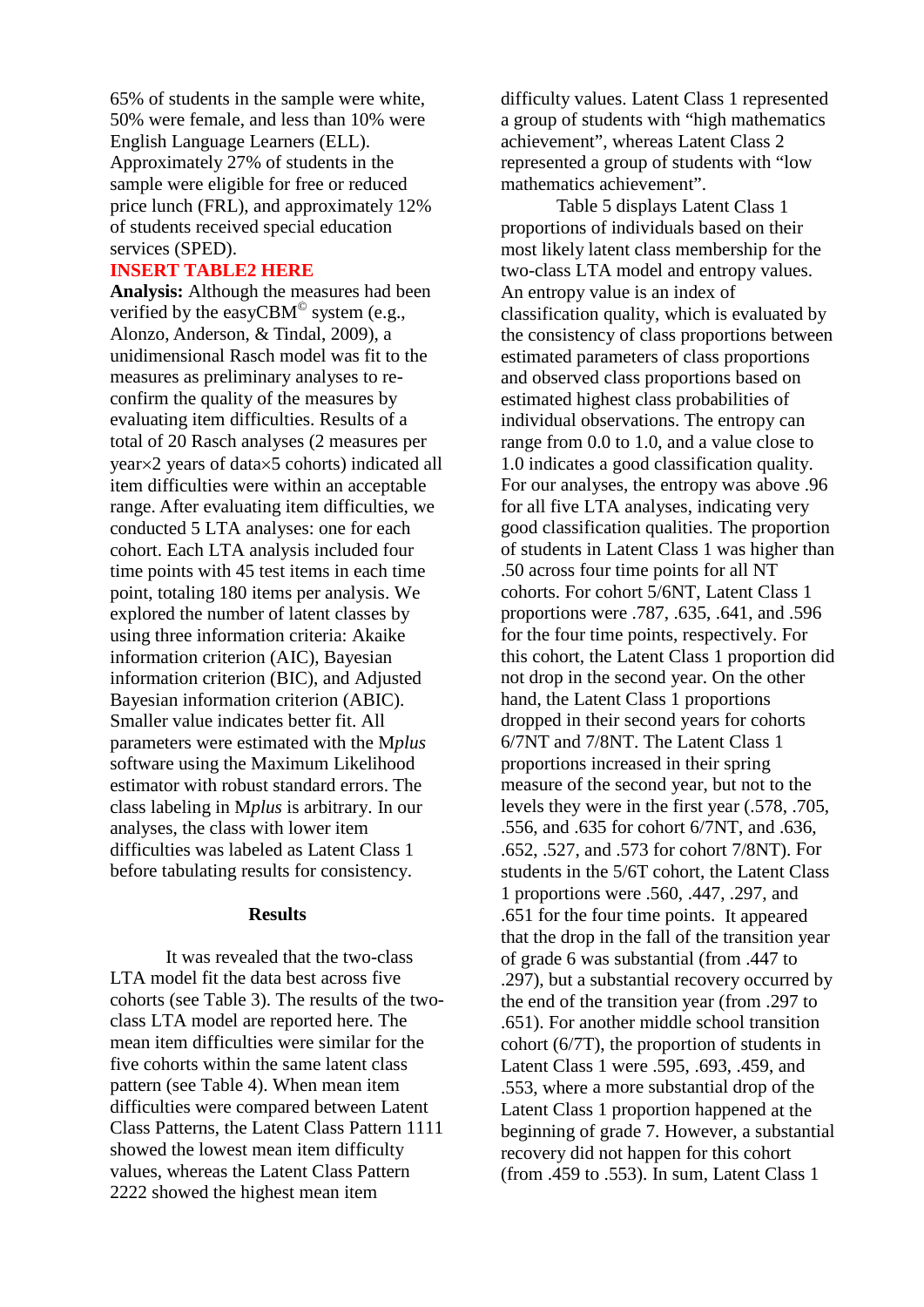was larger than Latent Class 2 across four time points on the three NT cohorts. In other words, a greater proportion of students were in the high mathematics achievement class in all the non-transition cohorts than in the transition cohorts. On the other hand, Latent Class 1 was smaller than Latent Class 2 on time point 2 for cohort 5/6T and time point 3 for cohort 6/7T.

Table 6 displays the proportion of individual classifications based on their most likely latent class pattern. Overall, the three most frequently latent class patterns across cohorts were 1121, 1111, and 1122. Many students were classified into high mathematics achievement class across four time points in over the two years (Latent Class Pattern 1111). Some students dropped in mathematics achievement at the beginning of the second year but recovered by the end of the year (Latent Class Pattern 1121). Other students did not recover by the end of the second year (Latent Class Pattern 1122). Approximately 47%, 34%, 31%, 51%, and 38% of all students were classified into one of these three patterns for cohorts 5/6NT, 5/6T, 6/7NT, 6/7T, and 7/8NT, respectively.

There were consistently higher percentage of students classified to Latent Class Pattern 1111 for students in the NT cohorts than students in the T cohorts (14%, 18%, 12%, and 15% for 5/6NT, 6/7NT, 7/8NT, and 6/7T, respectively). In contrast, only 1% of students in the 5/6T cohort were classified to this pattern. It is interpreted that students entering middle school at grade 6 had a hard time to maintain their mathematics achievement across two years than students who entering middle school at grade 7 (1% for 5/6T vs. 15% for 6/7T). On the other hand, a higher percentage of students were classified to Latent Class Patterns 1121 and 1122 for the T cohorts rather than the NT cohorts indicated that students dropped in their mathematics achievement once they moved to middle school. For 5/6NT and 6/7NT cohorts, approximately 18% and 11% of students were classified to Latent Class Pattern 1121. In contrast, 21% (5/6T condition) and 19% (6/7T condition) were classified to this

pattern, and approximately 16% of students were classified to this pattern in the 7/8NT condition. Regarding Latent Class Pattern 1122, approximately 16% and 2% of students were classified to this pattern for 5/6 NT and 6/7NT cohorts. On the other hand, 12% and 18% of the students were classified to this pattern for the 5/6T and 6/7T cohorts. Approximately 11% of students were classified to this latent class pattern for the 7/8NT cohort. In summary, for 5/6 grade students, the middle school transition effect is shown as the difference in Latent Class Pattern 1111, whereas for 6/7 grade students, the middle school transition effect is shown as the difference in Latent Class Patterns 1121 and 1122.

## **INSERT TABLES 3, 4, 5, and 6 HERE Conclusions and Discussions**

This study investigated the change of students' achievement overtime by a mixture modeling perspective, in relation to the middle school transition. Our study demonstrated that the LTA was able to capture middle school transition effect. Overall, results confirm the existence of middle school transition effect. Moreover, our results align with previous literature showing a drop in mathematics performance coinciding with the transition to middle school (e.g., Alspaugh, 1998; Alspaugh & Harting, 1995; Linnenbrink, 2010). Perhaps most importantly, our analyses of four time points across two years allowed us to examine not only the drop in mathematics achievement but also (a) whether the drop in achievement occurs immediately with the middle school transition (e.g., Latent Class Patterns 1121 or 1122) or if there is a delayed effect (e.g., Latent Class Pattern 1112) and (b) if there is a recovery period, and when that recovery may occur (e.g., Latent Class Pattern 1121).

There are three separate latent class patterns that align with the middle school transition achievement drop; 1112, 1122, and 1121. Latent Class Pattern 1112 represents students who were classified to the high mathematics achievement class across the first three time points, but dropped in mathematics achievement by the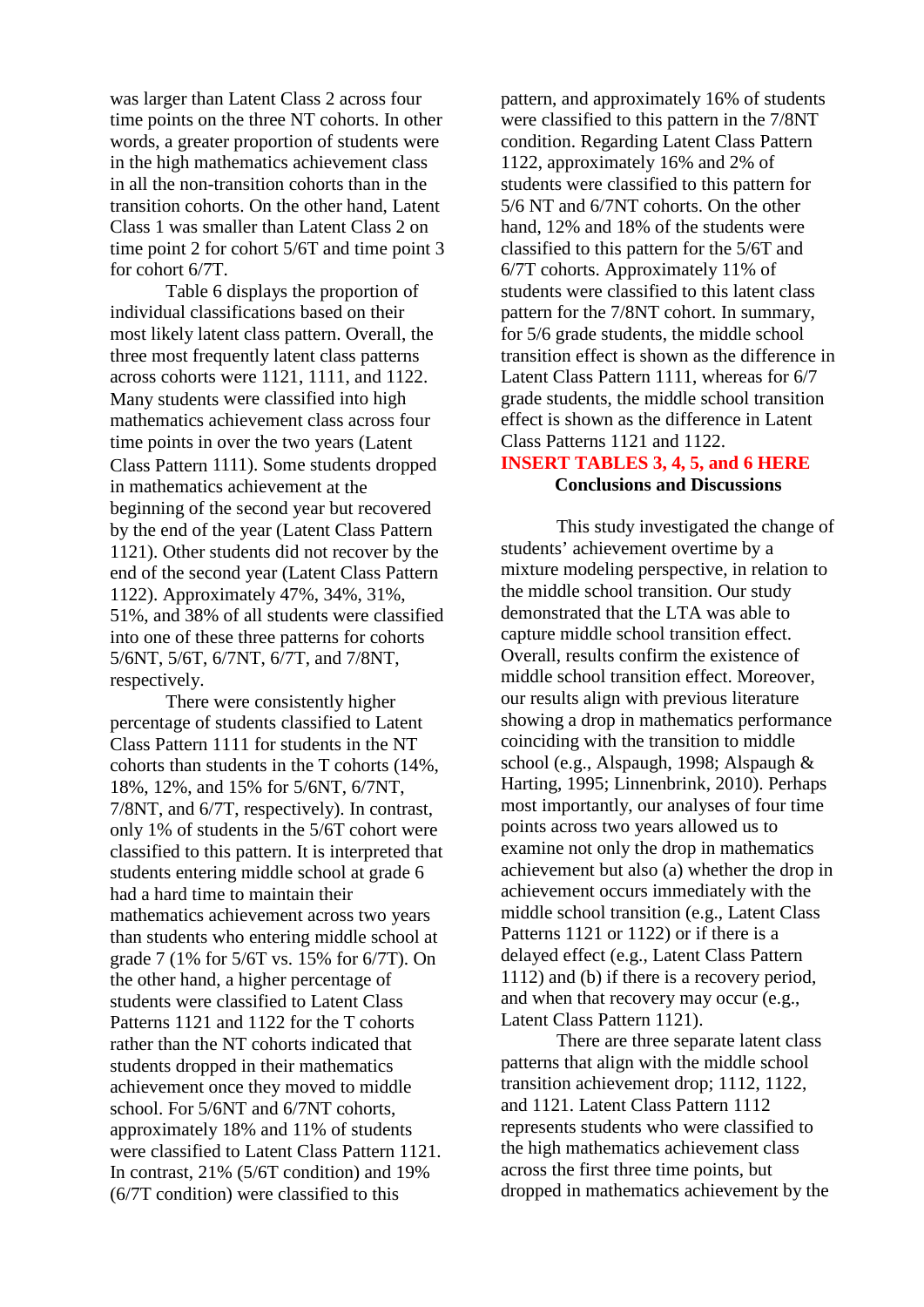end of the second year. Latent Class Pattern 1122 represents students who were classified to the high mathematics achievement class for the entirety of the first year, but classified to the low mathematics achievement class for the entirety of the second year. Latent Class Pattern 1121 represents students who were classified to the high mathematics achievement class for the entire first year, but a drop in fall of the second year, coinciding with the middle school transition for students in 5/6T and 6/7T conditions. These students, however, recovered by the end of the second year.

Latent Class Pattern 1112, can be interpreted that there was a delayed effect of the middle school transition for students in the T cohorts. For these T cohorts, due to transition to middle school, students were able to maintain their previous level of performance initially, but the rigors of middle school life eventually weighed on the student and a drop in achievement may have become evident by the end of the year. When examining Table 7, it does not appear that students in the transition cohorts were classified to this latent class pattern at a higher rate than students in the other latent class patterns. There was not a delayed middle school transition effect for these particular samples. Therefore, the transition to middle school did not play a large role in whether or not students' achievement follows Latent Class Pattern 1112.

Latent Class Pattern 1122, would suggest the middle school transition had an immediate and lasting effect, with the student unable to recover by the end of the year. However, students with Latent Class Pattern 1122 may still recover in the following year. In grades 5/6, the proportions of students who were classified to this pattern between the transition and the no-transition cohorts were slightly different (12% vs. 16%). One interpretation is that many students in grades 5/6 experienced drop in mathematics achievement, but their drops are likely associated with changes other than middle school transition. In contrast, students in grades 6/7 were classified to this latent class pattern at a much higher rate for the transition cohort

(18%) than the no-transition cohort (2%). This finding demonstrates a significant role on middle school transition effect. It is suspected that the middle school transition effect had a larger effect on students who entered middle school at grade 7 than who entered middle school at grade 6.

Finally, Latent Class Pattern 1121 suggested that there was an immediate drop in the second year, but the recovery began *during* the second year. In this pattern, Latent Class 1 proportions were roughly the same before the second year. For both grades 5/6 and 6/7 students were classified to this pattern at a higher rate if they made the middle school transition, but particularly for students in grade 6/7. This again demonstrates a potentially stronger middle school transition effect for a transition at grade 7 than for a transition at grade 6. Also, while Alspaugh and Harting (1995) found that students generally recovered during the year following the middle school transition year. This study provides evidence that the recovery may actually begin *during* the transition year.

The middle school transition is a difficult time for students as they face many changes in their lives. The results of our study, combined with previous work (e.g., Alspaugh & Harting, 1995; Feldlaufer, Midgley, & Eccles, 1989; Linnenbrink, 2010), suggest that a precipitous drop in achievement occurs with the middle school transition. While our work provides new insight into when both the initial drop in performance occurs and when the recovery begins, it has limitations. First, two years of data were used in this study. Although we are confident in our design with two years of data across four grades, and five cohorts, more years of data would have been desirable. However, an extra year of data would have further increased our understanding of the idea that a recovery occurs.

Second, although we examined student demographics in each cohort, covariates that may be related to latent class classifications were not included in the models. Such covariates may further facilitate our understanding of how different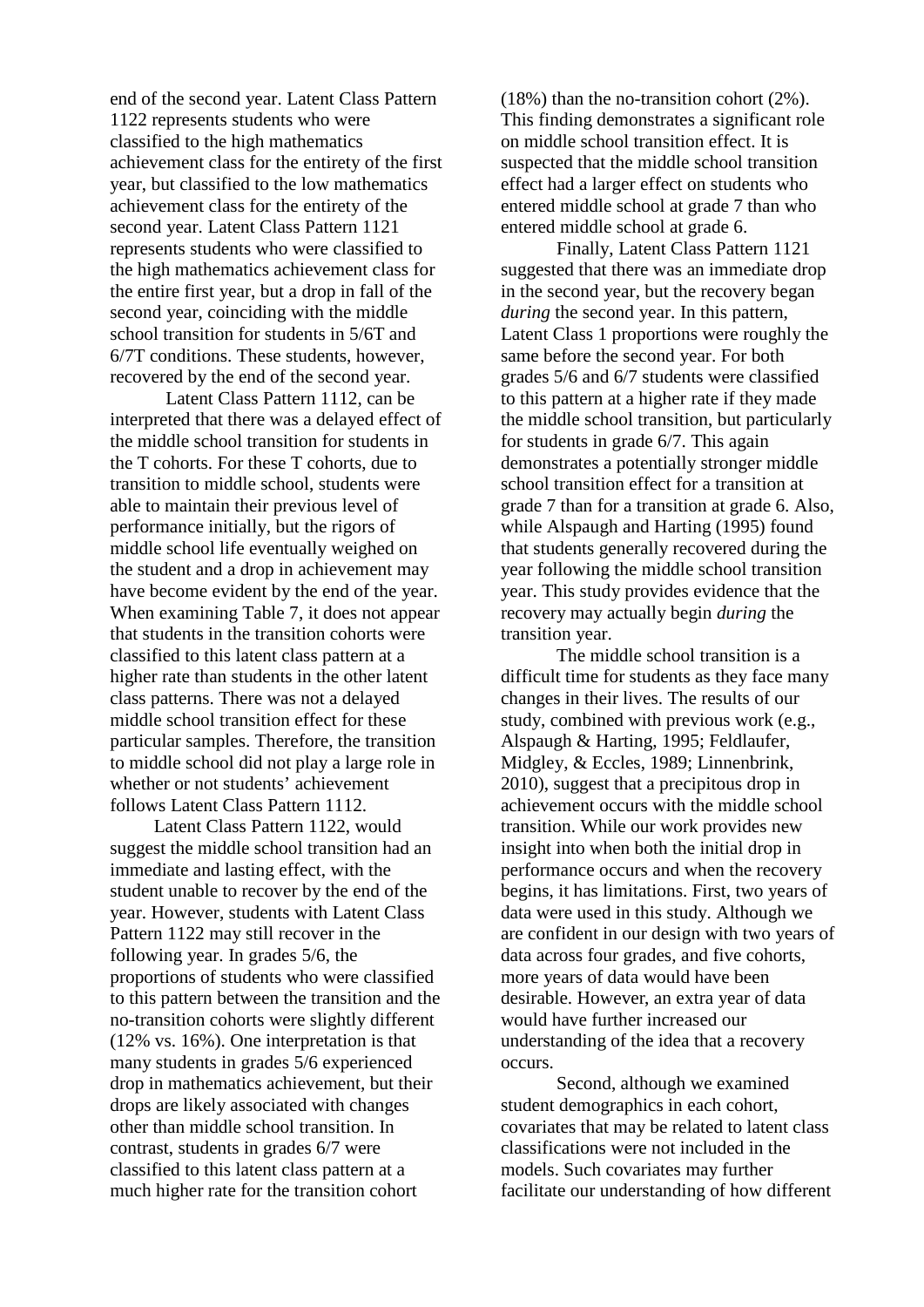student groups make middle school transitions and how they change in their classifications. Therefore, adding covariates that explain classifications should be considered in future research. Third, it was quite time-consuming to fit our LTA model to our data. We used a quad-core 4.0 GHz Intel Core i7 processor with 24 GB of memory, yet it took about 42 hours to complete one LTA analysis.

Finally, this study explored elementary schools structured in K-5 and K-6 formats, but a contingent of schools in the United States are moving toward a K-8 format (e.g., Pardini, 2002), eliminating middle schools. It would be interesting for future studies to include a set of schools organized in the K-8 format. The results could then be used to further explain whether the drop in achievement is truly a 'middle school' effect. Interestingly, however, many schools organized in a K-8 format function like a traditional middle school in the upper grades (e.g., subject specific teachers, and multiple transitions) (e.g., Clinton, 2011). Thus, if the drop in achievement were not observed in these schools it would lend evidence to the drop in achievement being largely due to the change in building and social environment, but perhaps not due to changes in the daily environment. Future studies should investigate these and other issues around the middle school transition to help us better understand the optimal learning environment for students in 6-8 grade levels.

### **References**

- Alonzo, J., Anderson, D., & Tindal, G. (2009). *IRT analysis of general outcome measures in grades 1-8*  (Technical Report No. 0916). Eugene, OR: Behavioral Research and Teaching, University of Oregon.
- Alspaugh, J. W. (1998). Achievement loss associated with the transition to middle school and high school. *The Journal of Educational Research, 92*, 20-25.

Alspaugh, J. W., & Halting, R. D. (1995).

Transition effects of school gradelevel organization on student achievement. *Journal of Research and Development in Education, 25*, 145-149.

- Cho, S-J., Cohen, A. S., Kim, S-H., & Bottge, B. (2010). Latent transition analysis with a mixture item response theory measurement model. *Applied Psychological Measurement*, *34*, 483-504.
- Clinton K-8 Center (2010). *General Information.* Retrieved October 28, 2011 from http://www.plainfieldnjk12.org/scho ols/clinton/clinton.htm.
- Dembo, R., Wareham, J., Poythress, N., Meyers, K., & Schmeidler, J. (2008). Psychosocial functioning problems over time among high-risk youths: a latent class transition analysis. *Crime & Delinquency, 54*, 644-670.
- Feldlaufer, H., Midgley, C, & Eccles, J. S. (1988). Student, teacher, and observer perceptions of the classroom environment before and after transition to junior high school. *Journal of Early Adolescence, 8*, 133-156.
- Luke, G., & Muthén, B. (2005). Investigating population heterogeneity with factor mixture models. *Psychological Methods, 10,*  21-39.
- Muthén, L.K. & Muthén, B.O. (1998-2007). Mplus User's Guide. Fifth Edition. Los Angeles, CA: Muthén & Muthén.
- Nylund, K. L. (2007). *Latent transition analysis: modeling extensions and an application to peer victimization.*  Unpublished doctoral dissertation, University of California, Los Angeles, CA.
- Linnenbrink, M. (2010). *Transition to the middle school building and academic achievement in Iowa.*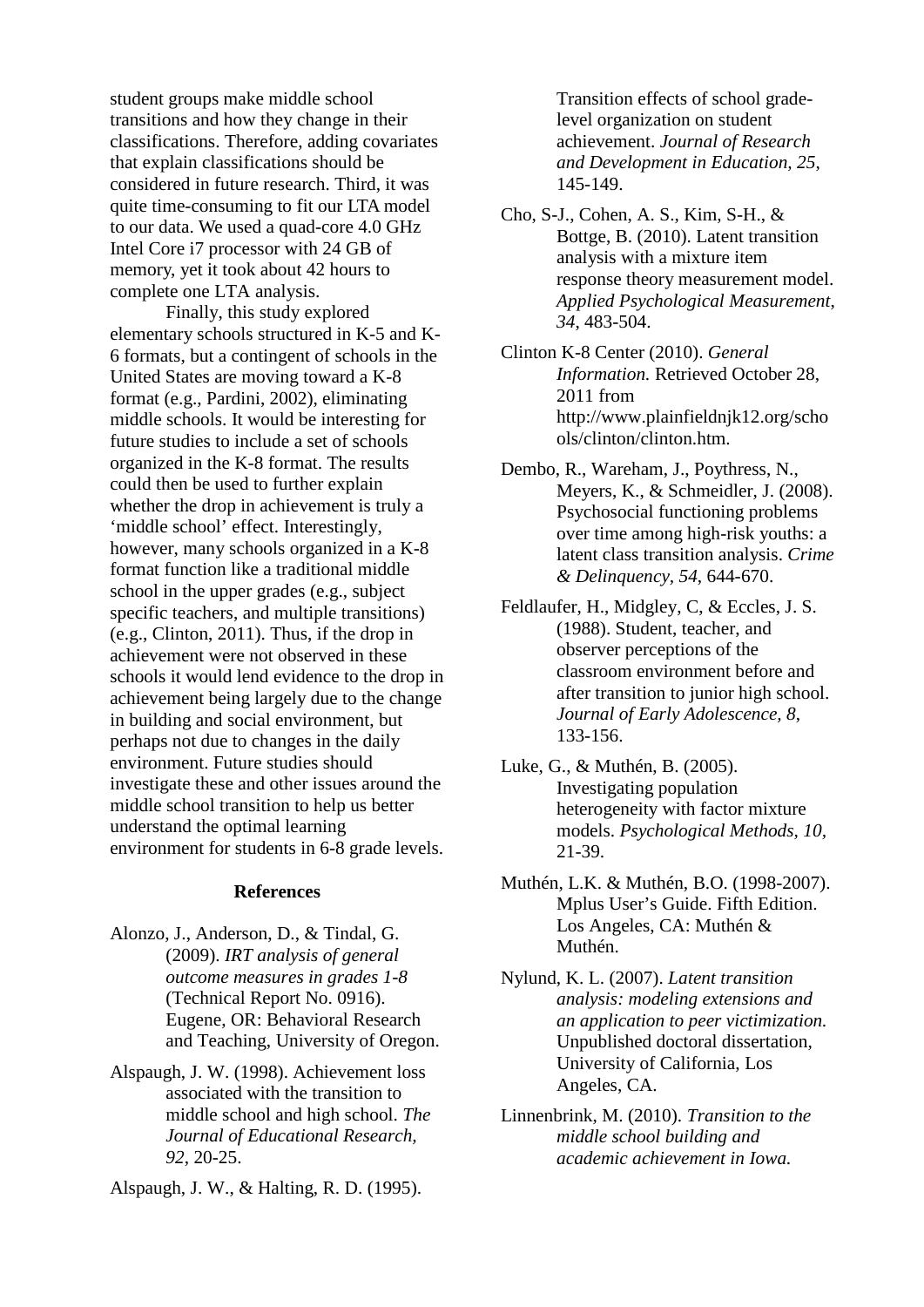Intersect: Iowa Department of Education, Des Moines, IA.

- Pardini, P. (2002). Criticism of middle schools fuels renewed interest in a school configuration of yesteryear. *School Administrator,* 59, 6-12.
- Wihry, D. F., Coladarci, T., & Meadow, C. (1992). Grade span and eighth-grade academic achievement: Evidence from a predominantly rural state. *Journal of Research in Rural Education*, *8*, 58-70.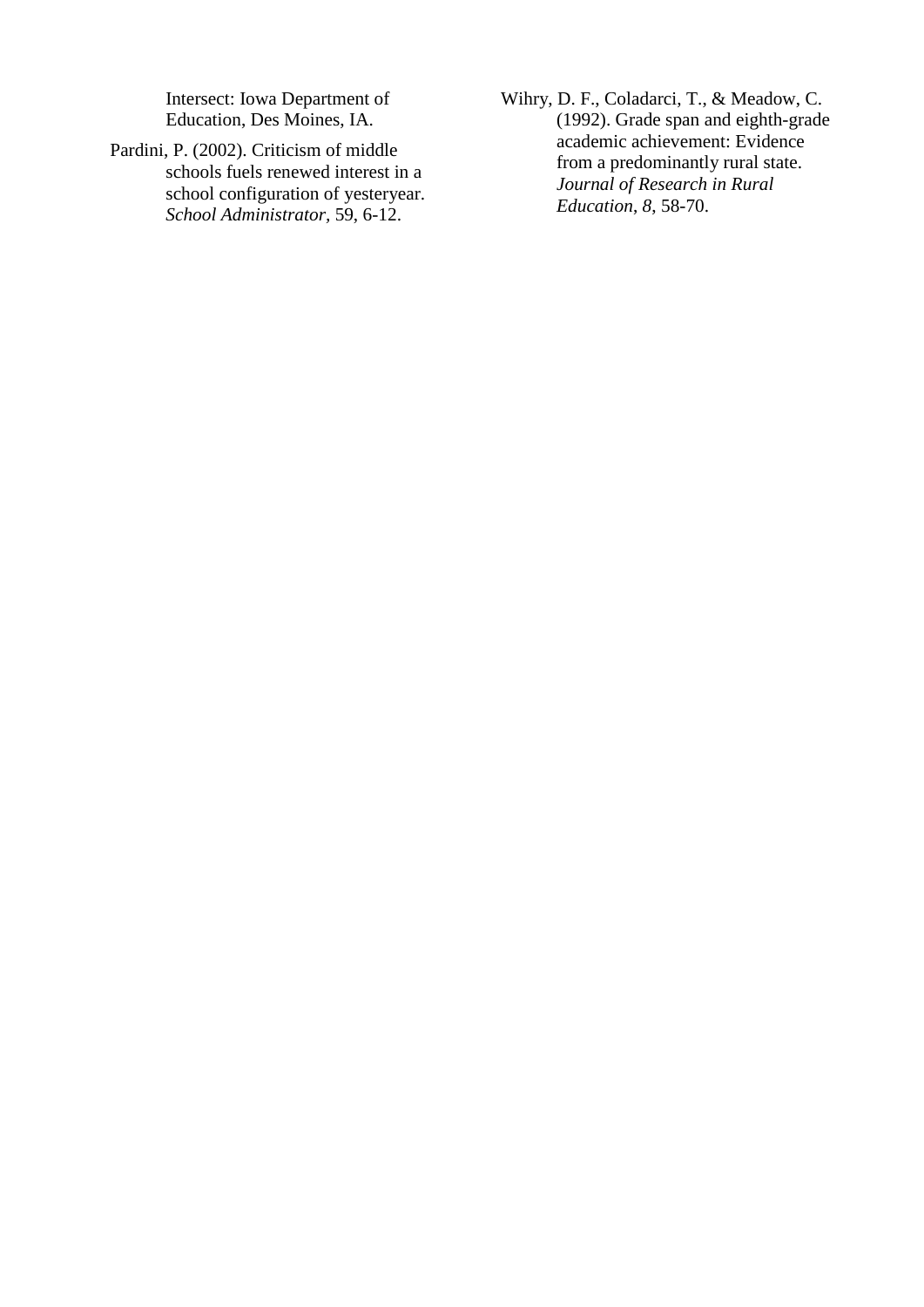|        | Matriculation | Grade      |               |               |               |  |  |  |
|--------|---------------|------------|---------------|---------------|---------------|--|--|--|
| Cohort | Pattern       |            |               |               |               |  |  |  |
|        | 5/6NT         | Elementary | Elementary    |               |               |  |  |  |
|        | 5/6T          | Elementary | Middle school |               |               |  |  |  |
|        | 6/7NT         |            | Middle school | Middle school |               |  |  |  |
|        | 6/7T          |            | Elementary    | Middle school |               |  |  |  |
|        | 7/8NT         |            |               | Middle school | Middle school |  |  |  |

*The Structure of Five Cohorts* 

*Note.* NT = no transition; T = Transition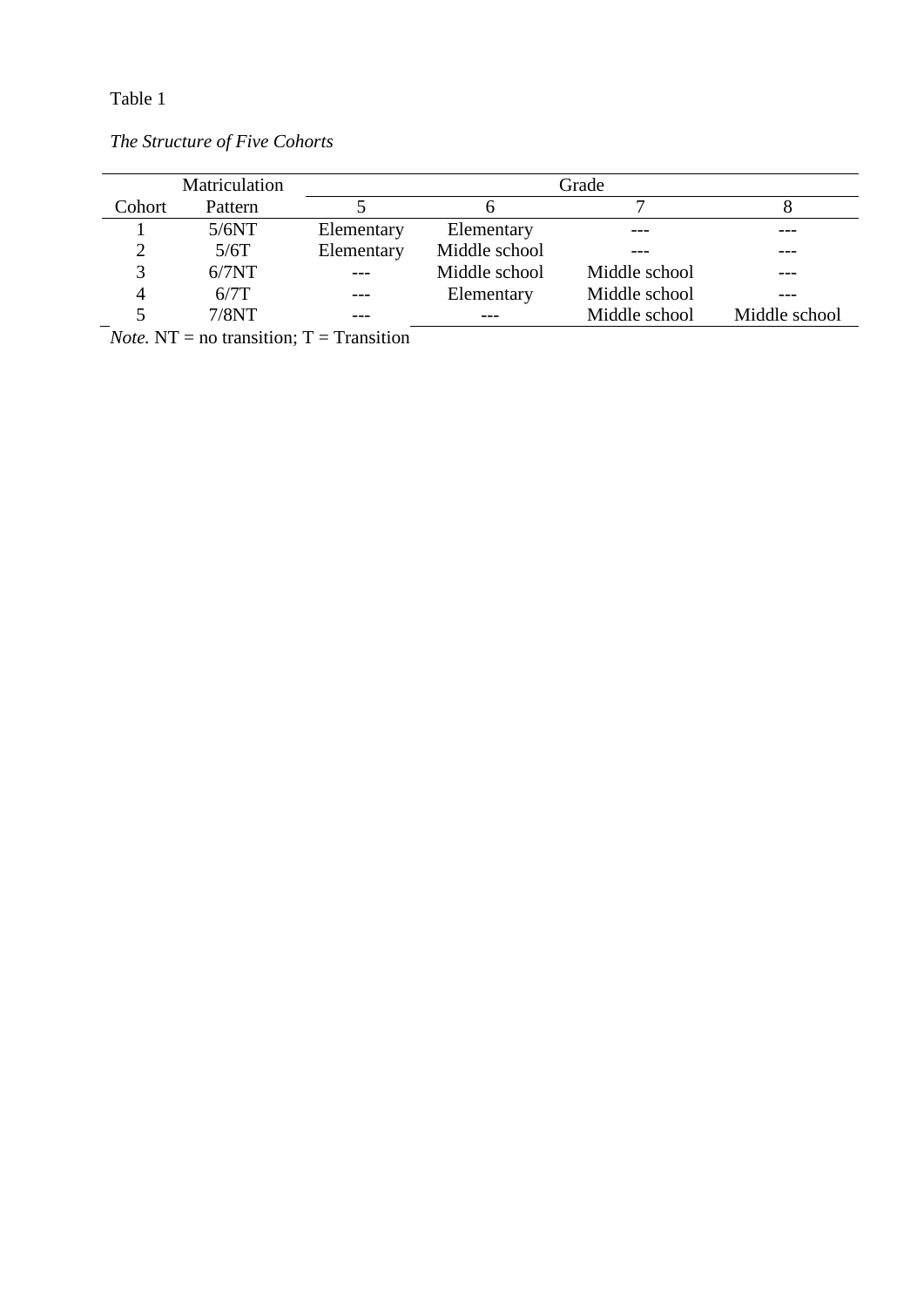|        | Reliability      |      |        | <b>Student Demographic</b> |        |       |        |            |            |             |
|--------|------------------|------|--------|----------------------------|--------|-------|--------|------------|------------|-------------|
|        |                  | Fall | Spring | Fall                       | Spring |       |        |            |            |             |
| Cohort | $\boldsymbol{n}$ | 2009 | 2010   | 2010                       | 2011   | White | Female | <b>ELL</b> | <b>FRL</b> | <b>SPED</b> |
| 5/6NT  | 1,229            | .858 | .913   | .872                       | .910   | 57.7  | 47.7   | 9.0        | 10.8       | 12.2        |
| 5/6T   | l.465            | .844 | .889   | .847                       | 900    | 73.3  | 51.0   | 2.9        | 47.9       | 16.7        |
| 6/7NT  | 716              | .843 | .899   | 869                        | .887   | 72.5  | 54.2   | 2.9        | 47.1       | 15.2        |
| 6/7T   |                  | .857 | .906   | .900                       | .911   | 59.3  | 49.2   | 6.8        | 9.2        | 10.0        |
| 7/8NT  | 1,715            | .882 | .902   | .885                       | .895   | 63.6  | 49.1   | 5.2        | 23.6       | 12.0        |

*Sample size, Cronbach's Alpha Reliability Coefficient, and Percentage of Student Demographic in each Cohort*

*Note.* FRL = student eligible for free or reduced price lunch.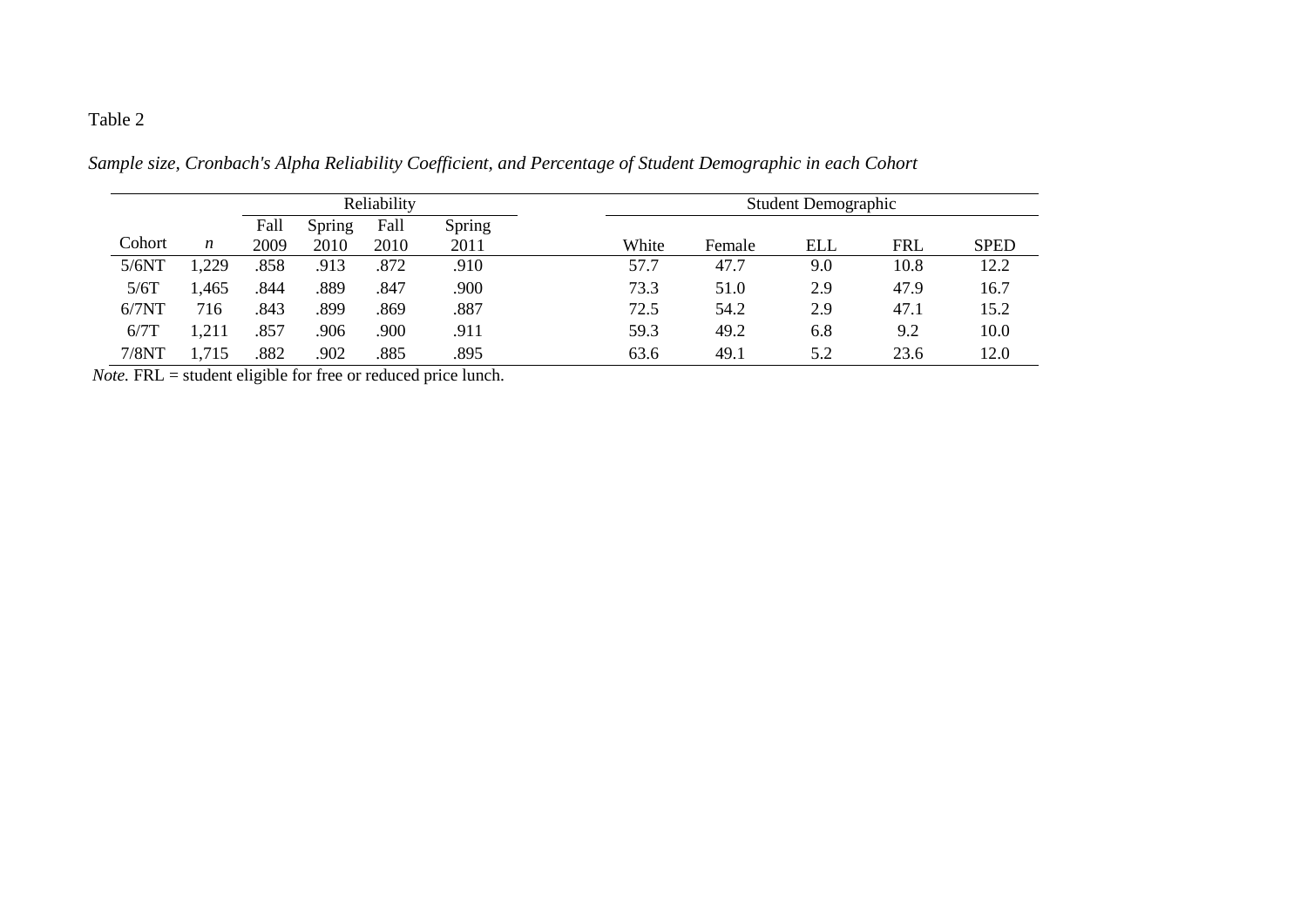|        |                        | <b>Model Selection Criteria</b> |            |            |  |  |  |
|--------|------------------------|---------------------------------|------------|------------|--|--|--|
| Cohort | Number of Class        | <b>AIC</b>                      | <b>BIC</b> | ABIC       |  |  |  |
| 5/6NT  | 2                      | 178909.194                      | 193673.186 | 184502.839 |  |  |  |
|        | 3                      | 179134.200                      | 195599.570 | 184610.515 |  |  |  |
| 5/6T   | $\mathcal{D}_{\cdot}$  | 220800.207                      | 236071.313 | 226900.210 |  |  |  |
|        | 3                      | 221194.501                      | 244675.856 | 231386.777 |  |  |  |
| 6/7NT  | $\mathfrak{D}_{\cdot}$ | 124567.641                      | 137771.855 | 128604.867 |  |  |  |
|        | 3                      | 125289.713                      | 141705.918 | 129416.969 |  |  |  |
| 6/7T   | ∍                      | 185265.060                      | 199986.455 | 190816.178 |  |  |  |
|        | 3                      | 185438.547                      | 199992.574 | 192613.521 |  |  |  |
| 7/8NT  | ◠                      | 306292.759                      | 322018.734 | 312847.057 |  |  |  |
|        | 3                      | 310354.265                      | 331849.958 | 315605.861 |  |  |  |

*Fit Indices of the LTA Model*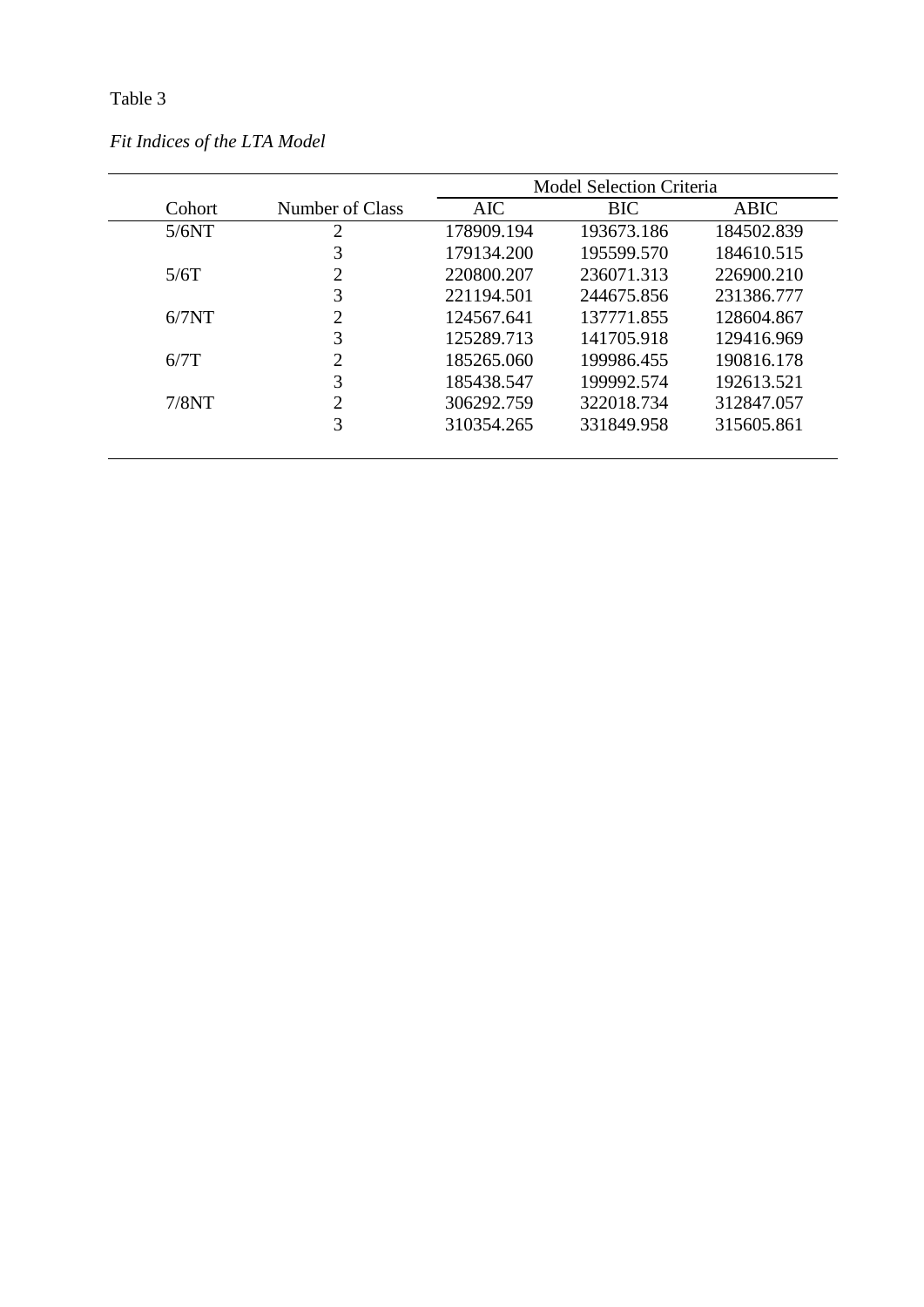|         |          | Mean Item Difficulty |          |          |          |  |  |  |  |
|---------|----------|----------------------|----------|----------|----------|--|--|--|--|
| Pattern | 5/6NT    | 5/6T                 | 6/7NT    | 6/7T     | 7/8NT    |  |  |  |  |
| 1111    | $-3.369$ | $-3.107$             | $-2.653$ | $-3.056$ | $-2.988$ |  |  |  |  |
| 1112    | $-1.891$ | $-1.821$             | $-1.825$ | $-1.532$ | $-1.374$ |  |  |  |  |
| 1121    | $-2.488$ | $-2.561$             | $-2.061$ | $-2.412$ | $-2.122$ |  |  |  |  |
| 1122    | $-1.951$ | $-1.305$             | $-1.326$ | $-1.708$ | $-1.224$ |  |  |  |  |
| 1211    | $-1.312$ | $-1.135$             | $-1.499$ | $-0.878$ | $-1.023$ |  |  |  |  |
| 1212    | $-0.985$ | $-0.832$             | $-0.922$ | $-0.669$ | $-0.800$ |  |  |  |  |
| 1221    | $-1.264$ | $-0.748$             | $-1.109$ | $-0.570$ | $-0.628$ |  |  |  |  |
| 1222    | $-0.791$ | $-0.489$             | $-0.758$ | $-0.855$ | $-0.261$ |  |  |  |  |
| 2111    | $-0.866$ | $-1.532$             | $-0.651$ | $-0.699$ | $-0.641$ |  |  |  |  |
| 2112    | $-0.234$ | $-0.628$             | $-0.282$ | $-0.192$ | $-0.376$ |  |  |  |  |
| 2121    | $-0.554$ | $-0.945$             | $-0.308$ | $-0.155$ | $-0.319$ |  |  |  |  |
| 2122    | $-0.199$ | $-0.576$             | $-0.104$ | $-0.286$ | $-0.226$ |  |  |  |  |
| 2211    | 0.052    | $-0.811$             | 0.243    | 0.047    | 0.016    |  |  |  |  |
| 2212    | 0.058    | $-0.337$             | 0.261    | 0.187    | 0.167    |  |  |  |  |
| 2221    | 0.142    | 0.238                | 0.209    | 0.207    | 0.442    |  |  |  |  |
| 2222    | 0.350    | 0.232                | 0.461    | 0.542    | 0.561    |  |  |  |  |

*Mean Item Difficulty in each Latent Class Pattern by the Two-class LTA Model*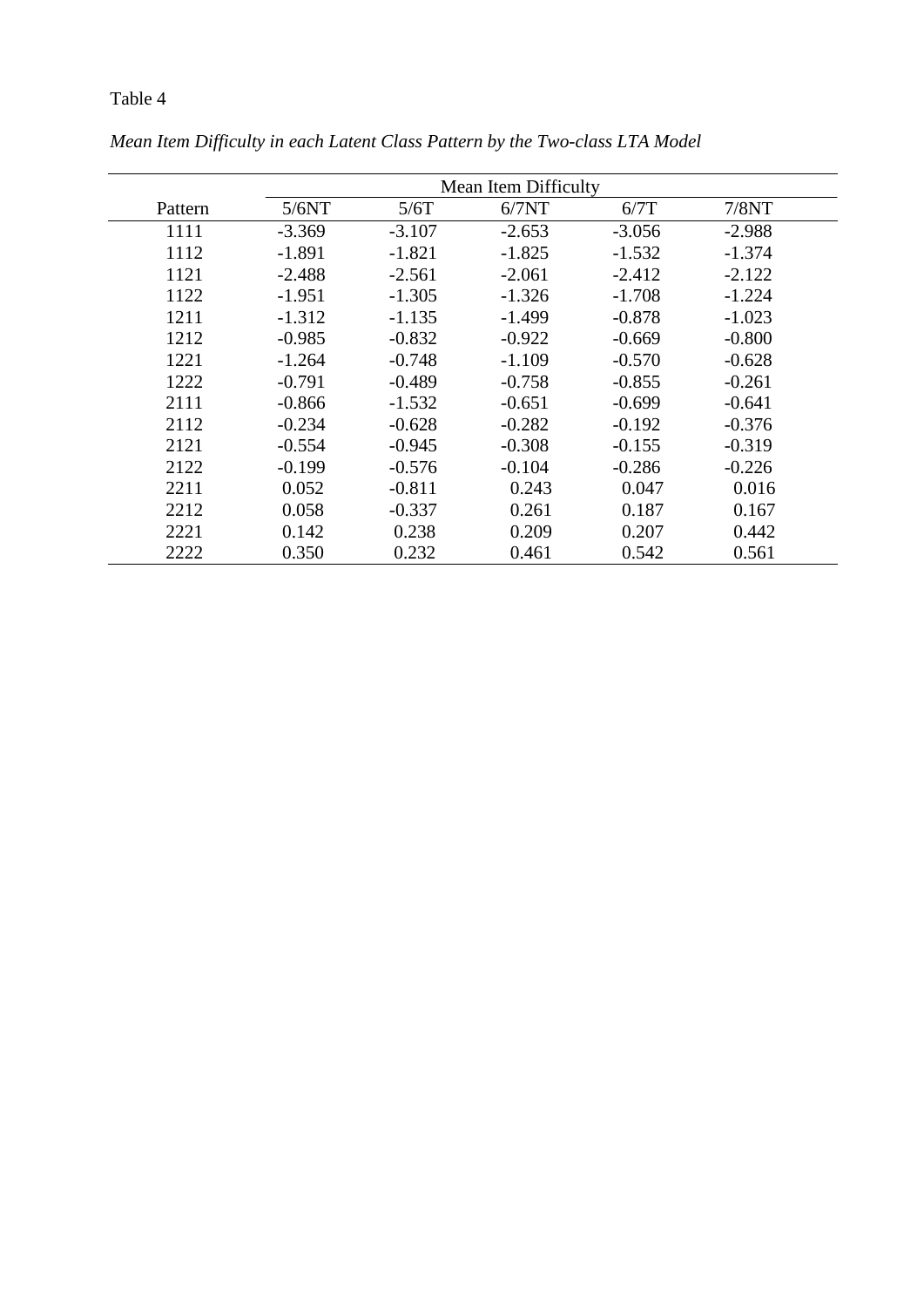*Class Proportion of Individuals based on Their Most likely Latent Class Membership and Entropy by the Two-class LTA Model* 

| <b>Latent Class 1 Proportion</b> |      |        |      |        |      |        |                |        |         |
|----------------------------------|------|--------|------|--------|------|--------|----------------|--------|---------|
| Cohort                           | G5   | G5     | G6   | G6     | G7   | G7     | G <sub>8</sub> | G8     | Entropy |
|                                  | Fall | Spring | Fall | Spring | Fall | Spring | Fall           | Spring |         |
| 5/6NT                            | .787 | .635   | .641 | .596   |      |        |                |        | .964    |
| 5/6T                             | .560 | .447   | .297 | .651   |      |        |                |        | .967    |
| 6/7NT                            |      |        | .578 | .705   | .556 | .635   |                |        | .987    |
| 6/7T                             |      |        | .595 | .693   | .459 | .553   |                |        | .972    |
| 7/8NT                            |      |        |      |        | .636 | .652   | .527           | .573   | .965    |